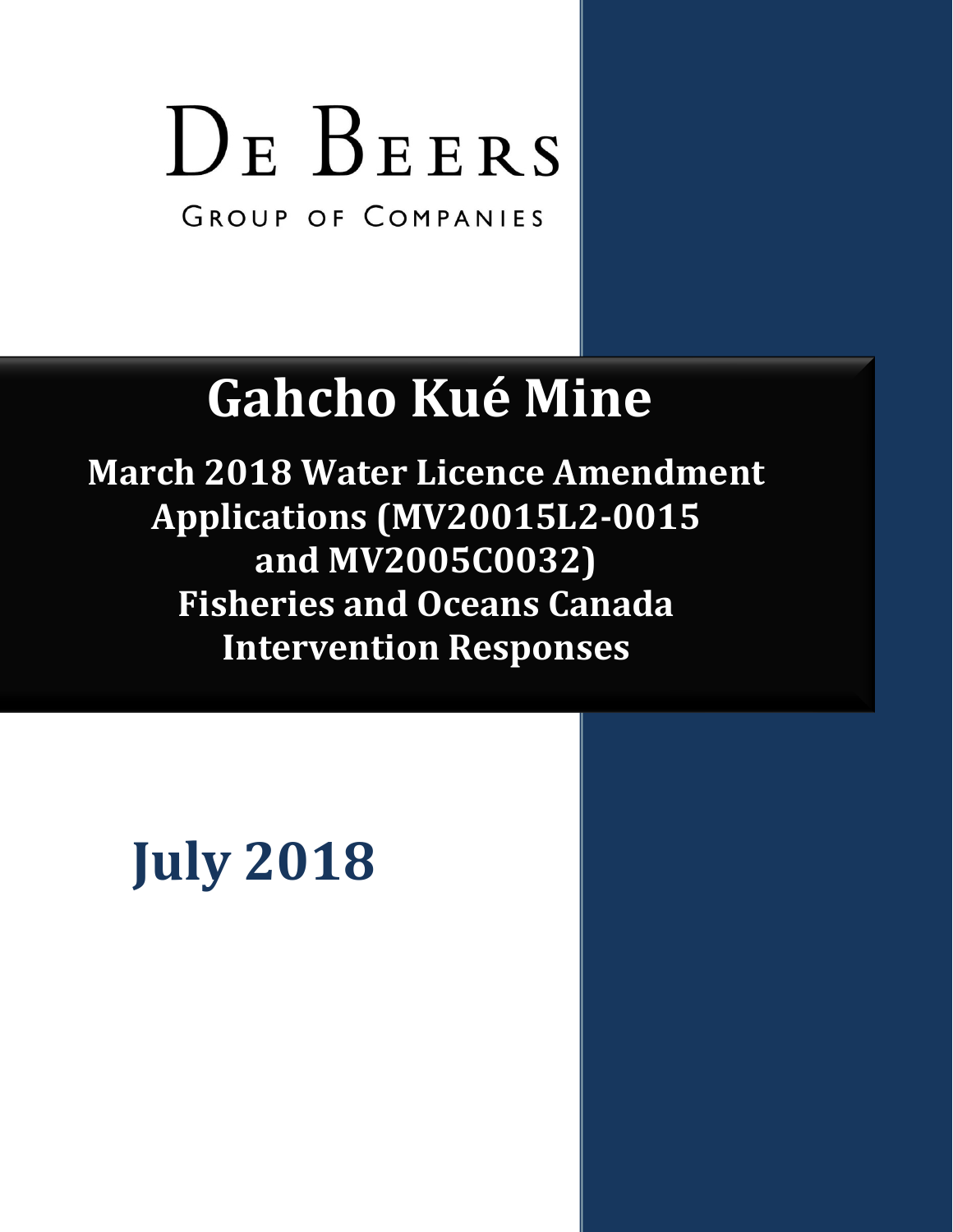#### **TABLE OF CONTENTS**

#### **SECTION**

#### **PAGE**

| 1   |       |  |  |
|-----|-------|--|--|
| 2   |       |  |  |
| 2.1 |       |  |  |
|     | 211   |  |  |
|     | 2.1.2 |  |  |
|     |       |  |  |
|     | 221   |  |  |
|     | 2.2.2 |  |  |
| 2.3 |       |  |  |
|     | 2.3.1 |  |  |
|     | 2.3.2 |  |  |
|     | 2.3.3 |  |  |
| 3   |       |  |  |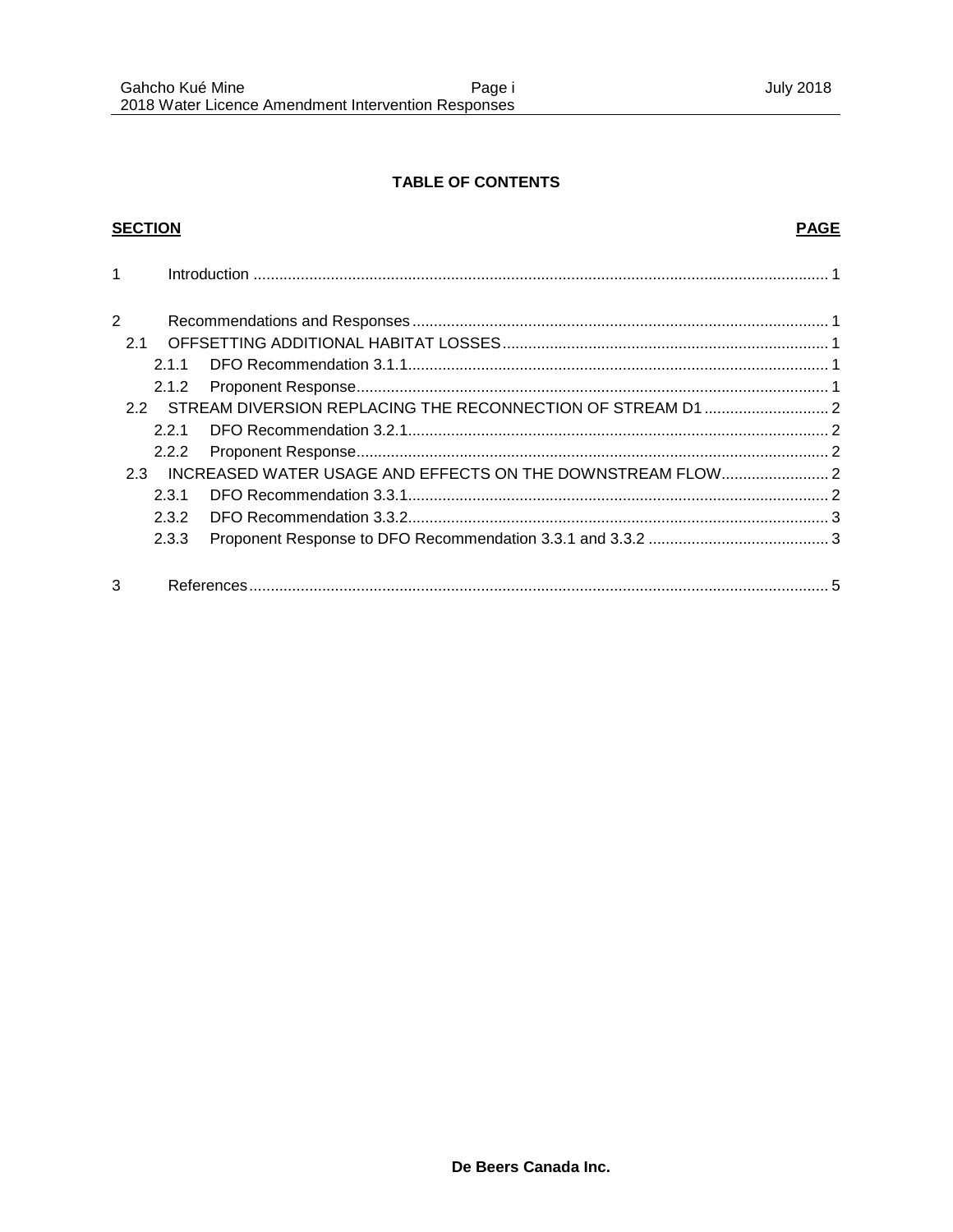## **1 INTRODUCTION**

De Beers Canada Inc. (De Beers) submitted a Water Licence (WL) and Land Use Permit (LUP) Amendment Application Package to the Mackenzie Valley Land and Water Board (MVLWB) for the Gahcho Kué Mine on March 15, 2018, to amend the existing WL (MV2005L2-0015) and LUP (MV2005C0032).

The WL and LUP amendments are required to accommodate necessary changes to the mine plan resulting from a geotechnical issue within the pits (i.e. joint sets) that will result in additional mine rock to be extracted from each of the three pits. It is not possible to mine the ore bodies safely without making these adjustments. The additional mine rock must be extracted in order to ensure the pits remain safe for workers and equipment throughout the life of mine. It is expected that up to 100 Mt of additional mine rock may be removed. This mine rock will be stored on the West Mine Rock Pile resulting in a small increase in the footprint of the project. Most of the increase in the size of the West Mine Rock Pile will be within the water management pond, an area already designated for disturbance. Adjustments to the mine schedule and water management will also be required.

Review comments on the Amendment Application and the associated documents were received on May 8, 2018, and De Beers provided responses to these review comments on May 21, 2018. Following this, as part of the MVLWB permitting and licencing process, De Beers participated in a Technical Session held in Yellowknife on May 30 and 31, 2018.

On June 26, 2018, the Fisheries Protection Program (FPP) of Fisheries and Oceans Canada (DFO) submitted their final intervention (DFO 2018) for the WL and LUP Amendments containing recommendations on the remaining topics of concern. The following provides responses to those recommendations outlined in the DFO intervention, with the intent of resolving the remaining topics of concern prior to the Public Hearing scheduled for July 25 to 26, 2018.

### **2 RECOMMENDATIONS AND RESPONSES**

#### **2.1 OFFSETTING ADDITIONAL HABITAT LOSSES**

#### **2.1.1 DFO Recommendation 3.1.1**

DFO recommends that De Beers continue to work with DFO-FPP to update their offsetting plan to account for any additional serious harm resulting from the proposed mine changes.

#### **2.1.2 Proponent Response**

De Beers provided an update to the Offsetting Plan to DFO based on the 2018 mine plan amendment. De Beers will continue to consult with DFO on the quantification of habitat losses and gains from the proposed offsetting measures to demonstrate that the gains will counterbalance the losses predicted to occur as a result of the Gahcho Kué Mine's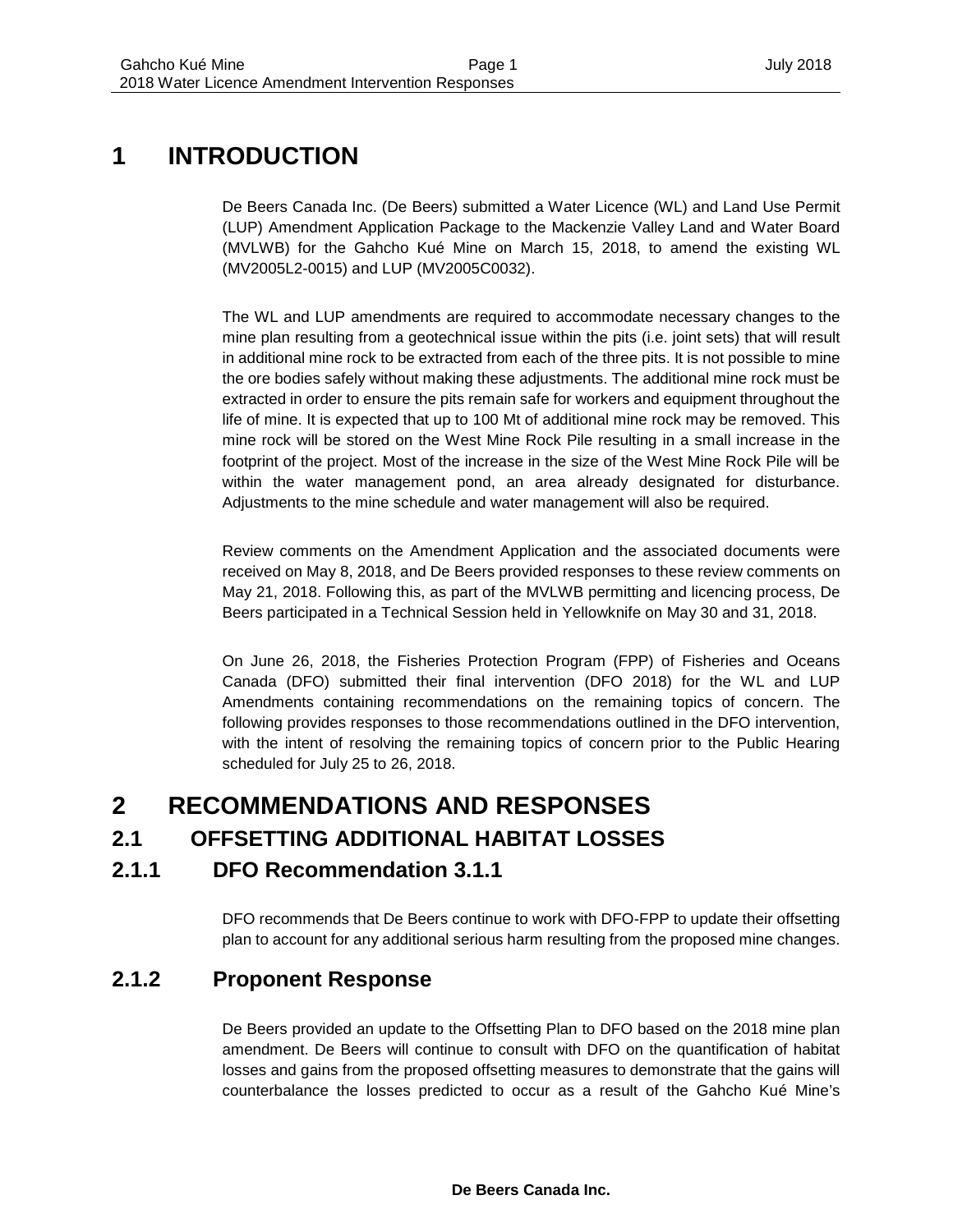activities. The Final Offsetting Plan will include offsetting measures as required by DFO to achieve equivalency as per *Fisheries Act* Authorization 03-HCAA-CA6-00057.1 issued to De Beers for the serious harm to fish associated with the construction, operation, and closure of the Mine.

#### **2.2 STREAM DIVERSION REPLACING THE RECONNECTION OF STREAM D1**

#### **2.2.1 DFO Recommendation 3.2.1**

DFO recommends that De Beers continue to work with DFO-FPP in regard to the proposed stream diversion and will await De Beers' DFO 'Request for Review'.

#### **2.2.2 Proponent Response**

As indicated in the response to DFO Comment #4 on the Water Licence application, De Beers will provide additional information to DFO in a Request for Review related to the design of the proposed closure diversion channel, including information related to fish passage and use, once further design details are available. De Beers is also committed to continuing to engage DFO with respect to the accounting of losses and gains in the updated Offsetting Plan, including for Lake and Stream D1. However, it must be noted that, in Authorization 03-HCAA-CA6-00057.1, Lake D1 was already considered as a permanent alteration and destruction of habitat and Stream D1 as a permanent alteration of habitat; these losses were also considered in the Offsetting Plan. There are no additional habitat losses under the 2018 mine plan amendment for Lake and Stream D1.

As discussed in Section 4.6.3 of the Environmental Screening Assessment, the diversion channel will be developed at closure to allow for flow from the D watershed to contribute to Kennady Lake in post-closure; this will also maintain De Beers' commitment for reestablishing the natural drainage pattern for the D watershed at closure. The diversion channel will be constructed as a permanent channel that will allow for fish movement to maintain connection between Kennady Lake and upstream locations in the D watershed in post-closure. The design specifications for the channel to facilitate upstream fish passage for target species will be discussed with DFO with the detailed design developed as part of closure planning. Therefore, it is De Beers' expectation that Condition 4.1 of the Authorization will continue to be met (i.e., allowing fish to migrate back into the lake and use the re-established habitats in Kennady Lake).

#### **2.3 INCREASED WATER USAGE AND EFFECTS ON THE DOWNSTREAM FLOW**

#### **2.3.1 DFO Recommendation 3.3.1**

DFO-FPP recommends that De Beers conduct an assessment to determine the efficacy of the downstream flow mitigation plan and whether the current flow augmentation is adequate. The assessment should include but not be limited to updated water volumes for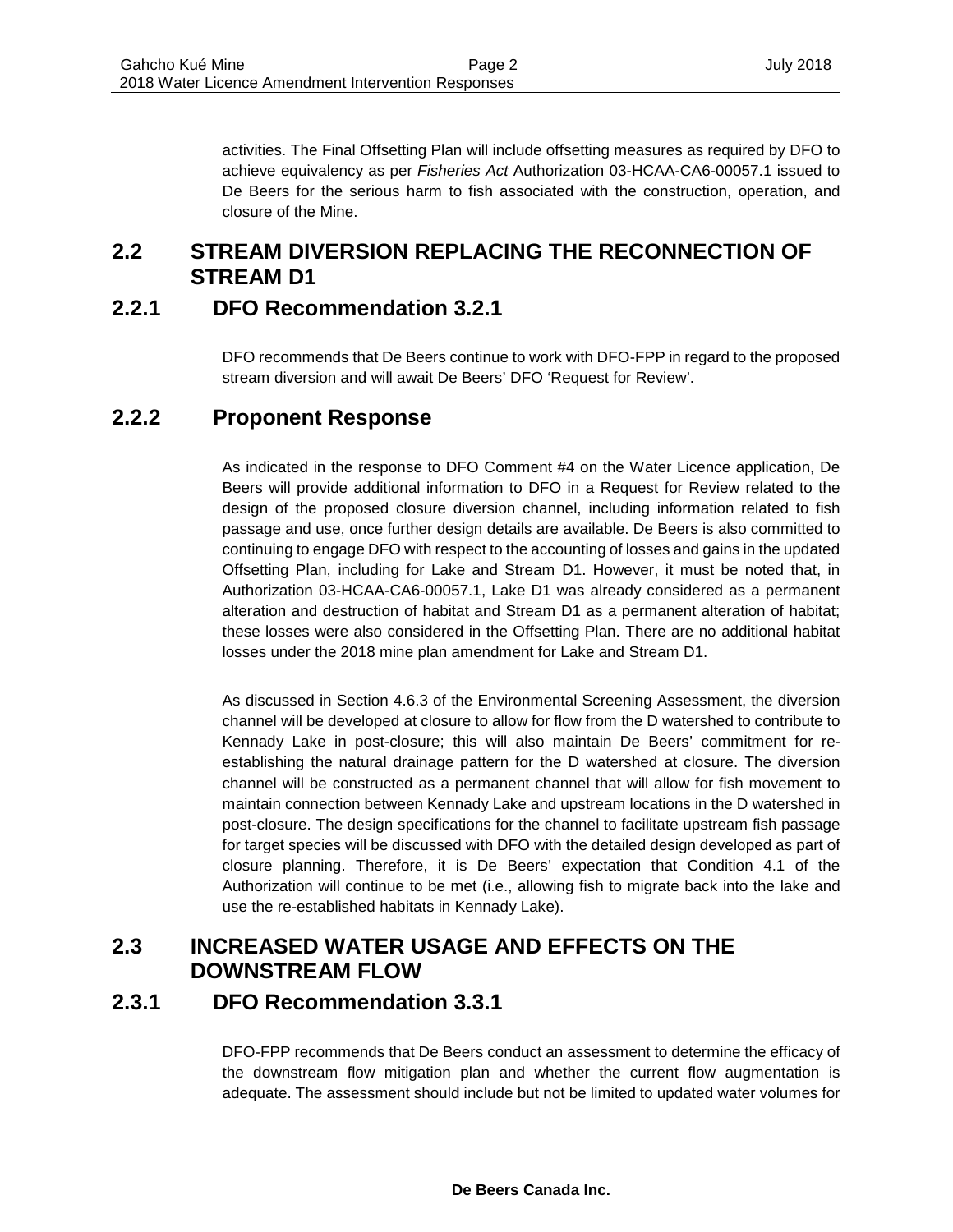Area 8, anticipated changes to flow volume and velocity with additional water usage, consideration of reduced input to Area 8 from Lake N11 due to increased water withdrawal from Lake N11 and a robust contingency plan in the event the arctic grayling are again absent in the 2018 year.

#### **2.3.2 DFO Recommendation 3.3.2**

DFO-FPP recommends that De Beers continue to work with DFO to resolve the downstream flow and arctic grayling presence issue and ensure appropriate mitigation is enacted. In addition, if the downstream flow mitigation plan is no longer a viable option, DFO-FPP recommends that De Beers recognize the potential need to submit a new 'Application for a Fisheries Act authorization' to account for previously unanticipated losses to the area downstream of Area 8 or the KLM watershed.

#### **2.3.3 Proponent Response to DFO Recommendation 3.3.1 and 3.3.2**

De Beers would like to clarify that the freshwater withdrawal for Operations listed under Schedule 3, Part D, Item 1b of the Water Licence is from Area 8 (and not from Lake N11). This water is withdrawn from Area 8 for camp water use through the existing potable water system, which has screens installed at the intake cage in Area 8 as per the DFO requirement. To account for additional workforce requirements at site, De Beers wishes to amend the annual withdrawal limit for camp water use for Operations from  $27,000$  m<sup>3</sup> to 45,000  $\text{m}^3$ . This is less than the 60,000  $\text{m}^3$  specified in the Water Licence for Construction, and similar to the annual quantities withdrawn in 2015 and 2016. Potable water supply from Area 8 is a small annual supply volume compared to the volume of Area 8 and predicted outflows during construction and operations and would continue to meet the DFO protocol for winter water withdrawals (DFO 2010). Please see responses to GNWT-ENR Comments #36 and 37 and Section 4.6.3 of the Environmental Screening Assessment for additional information on freshwater withdrawals for camp water use.

Schedule 3, Part D, Condition 1c of the Water Licence references the freshwater withdrawal of 1,555,200  $\text{m}^3$  from Lake N11 per year for every three out of four years for downstream flow mitigation, as per the Downstream Flow Mitigation Plan (DFMP; Golder 2012, 2014). Use of Area 7 as an additional source of water for downstream flow mitigation as requested in the Water Licence amendment application would reduce the requirements for water withdrawal from Lake N11 during years when water is taken from Area 7. The DFMP and commitments are already in place as determined through the Water Licence process for the Gahcho Kué Mine.

The fish habitat and community in streams downstream of Area 8, including the Arctic Grayling population, is monitored by De Beers under the existing Aquatic Effects Monitoring Program (AEMP), as a requirement of Water Licence MV2005L2-0015 issued by the Mackenzie Valley Land and Water Board (MVLWB). Based on the results of the 2017 fish habitat and community monitoring, De Beers submitted a letter on September 21, 2017 notifying the MVLWB that Low Action Levels as defined in the approved AEMP Design Plan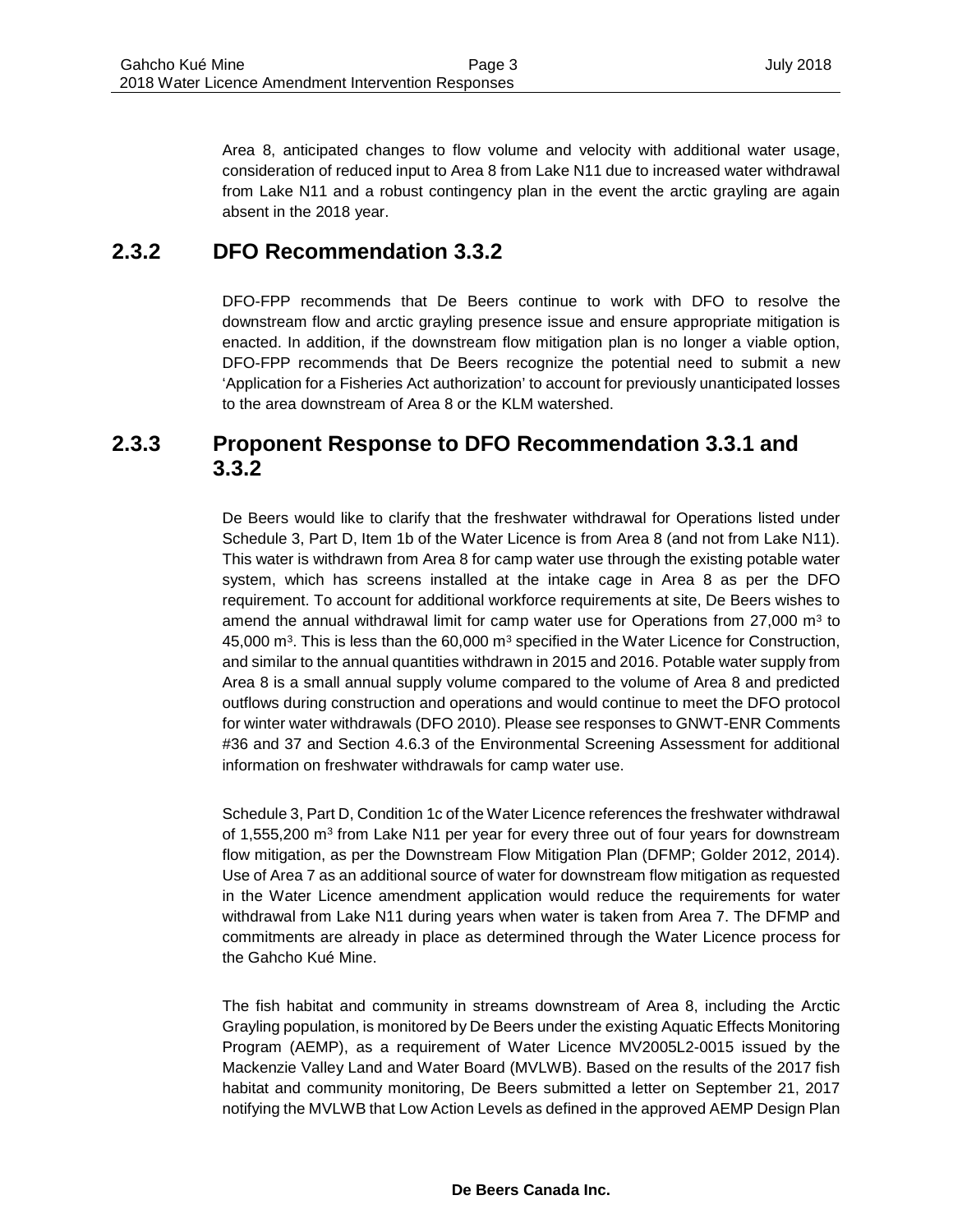(Version 5), were triggered (De Beers 2017a). On December 19, 2017, De Beers submitted Version 1 of the *Gahcho Kué Mine 2017 Aquatic Effects Monitoring Program Response Plan – Fish Habitat and Community* (AEMP Response Plan; De Beers 2017b) for public review and MVLWB consideration. Review comments were provided on Version 1 of the AEMP Response Plan, including by DFO; written responses were provided by De Beers and incorporated into Version 2 (De Beers 2018). Version 2 of the AEMP Response Plan was approved by the MVLWB on May 2, 2018. The AEMP Response Plan details the specific Low Action Level criteria that were triggered in 2017 and the preliminary response actions that will be undertaken by De Beers. Note that the proposed 2018 Water Licence amendment does not affect monitoring that will be conducted as part of the AEMP, or the AEMP Response Plan.

Pumping for downstream flow mitigation was carried out at the Mine for the first time in 2017. Monitoring results during 2017 indicated that flows in May were sufficient for the Arctic Grayling spawning migration to occur and that suitable rearing habitat conditions were present for the remainder of the open-water season. Based on these results, the 2017 flow augmentation as per the DFMP was considered to be suitable for mitigating effects to Arctic Grayling habitat in the downstream KLM watershed. However, as per Section 5.1.2 of the AEMP Response Plan, De Beers has committed to conducting an assessment as part of the 2018 AEMP downstream flow monitoring to determine whether the current flow augmentation as outlined in the DFMP is adequate; this will include an evaluation of the current flow monitoring and operational flow mitigation pumping activities. The small increase in potable water withdrawals from Area 8 will also be considered as part of this evaluation.

Section 5.1.7 of the AEMP Response Plan describes contingency planning and mitigation, which will be based on the results of the assessment of the DFMP (per Section 5.1.2), the 2018 monitoring results for fish habitat (depths, velocities), and the spatial and temporal extent of Arctic Grayling presence (or absence), and may include improvements to pumping activities if identified in the flow augmentation assessment.

Monitoring of the Arctic Grayling population and spawning/rearing habitat downstream of the Mine will continue as per the existing AEMP and AEMP Response Plan, and will be reported to the MVLWB under the existing AEMP mechanisms. It is expected that the continued implementation of the DFMP in 2018 will provide the appropriate mitigation for maintaining suitable fish habitat and will provide adequate depths and velocities to avoid further potential harmful effects on the fish communities between Area 8 and Lake 410. However, De Beers will continue to engage with DFO through the MVLWB-mandated AEMP and AEMP Response Plan, as well as directly with respect to any potential implications for the *Fisheries Act* Authorization for the Mine.